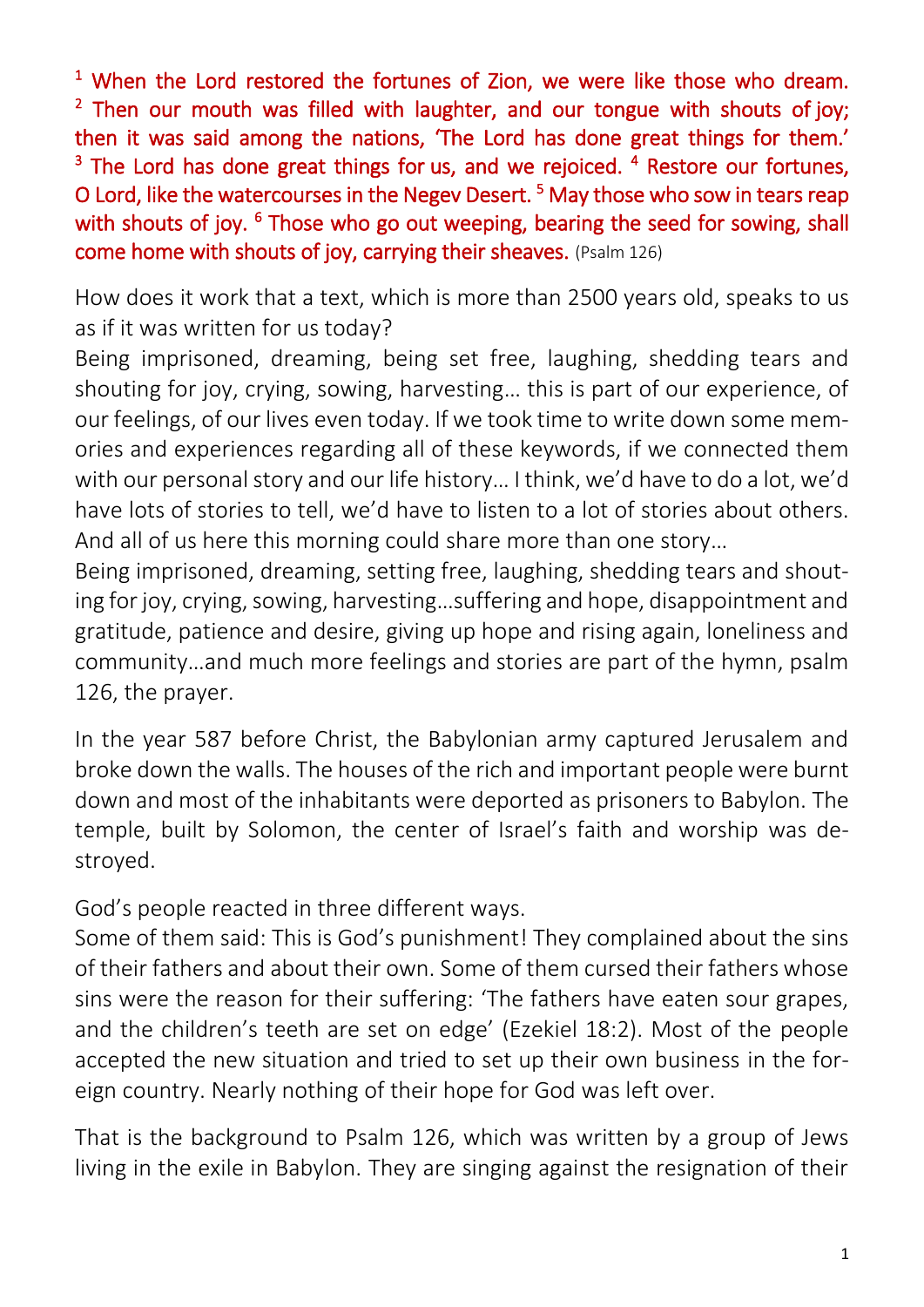own hearts. They are singing against the resignation of their sisters and brothers who lived with them. They hold on to God's promises that there will be healing for Jerusalem with peace and justice. And at the same time they suffer and cry because their path leads them through the desert, where there is no life at all.

They cry and they confess at the same time in contrast to what they see and experience every single day: "Those who go out weeping...shall come home with shouts of joy!"

A life lived in the tension between dreams and reality, jubilation and crying for help, laughter and weeping. As if it had been written and sung out of our own souls.

Let us focus this morning on four or five thoughts and images from this psalm, let us connect them with our lives and let us link them up to our life and faith.

## WE ARE STILL PRISONERS....

We are still bound in our fear of life. We are still bound to our faint-heartedness. We still suffer from our need for safety. We still hold onto things, which do not keep us grounded. We are still caught up by our bad experiences, we cannot let go and we find it hard to trust and hand over…

We do not have the inner freedom to turn to the one next to us, the more so as he or she is a stranger…

We are still prisoners of our fear, of our mortality, of our limits. Only sometimes, sometimes there comes a little first smile: When the Lord restores the fortunes of Zion, then we will be like those who dream and smile.

#### SOWING IS AN ACT FULL OF HOPE…

Sowing is hard work in some ways.

As soon as you sow, you give out of hand. You give the presence out of hand. Today's seed becomes the seed of tomorrow.

As soon as you sow, you let go. You spread. You waste. You invest into tomorrow and the day after tomorrow. You do not invest in today.

A hymn is a seed. Time is a seed. Love is a seed. A spare room and money, knowledge and education, skills and talents….seeds! Clothes and bread, gestures of care, my faith, my power…seeds.

How big is the temptation in difficult times, to consume the seeds just for myself, to stockpile seeds just for me, to use the seeds up for me alone?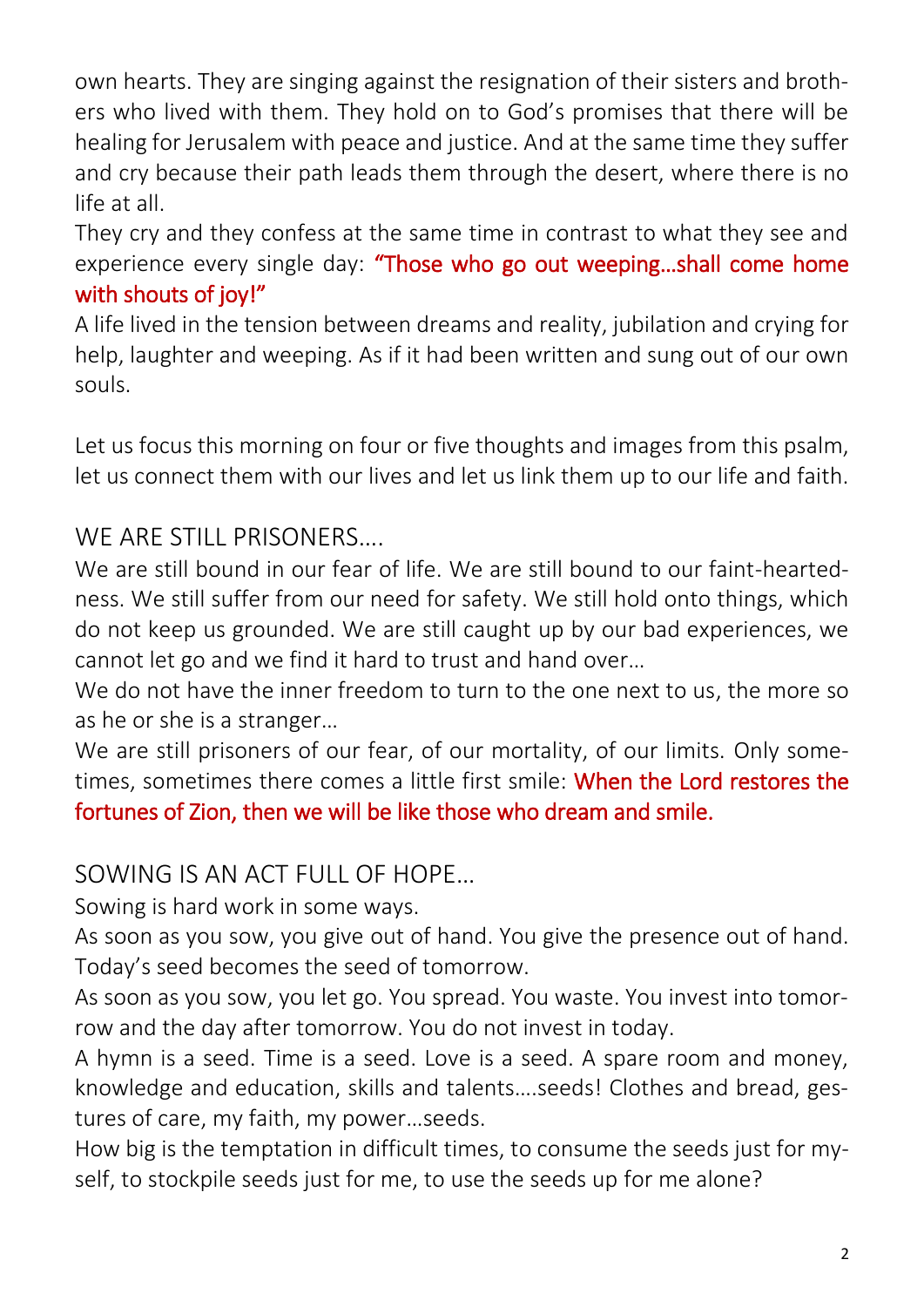However: Seeds are nourishment for the future, not for today. Seeds are not made for being eaten up. Seeds are the future, for me and for you.

### When will it be, that the Lord restores the fortunes of Zion, and we are like those who dream?

Sowing is an act full of hope.

Always connected to the anxious question: Where will my seeds fall? On rocky ground? Among thorns? On the path, where they will be trampled down or blown away?

Sowing is an act full of hope. It was Jesus who promised that some of the seeds will fall on good soil and will bring forth grain a hundredfold. Then there will be laughter und joy and celebration.

Sowing is not always cheerful work.

Sowing, where it still is done by hand, is done with a gesture of throwing away. How similar are sowing and throwing away? How often do we feel that all we do is thrown away? How often do we feel ourselves being thrown away? That our whole life and story are somehow thrown away?

Changing the perspective changes a lot, if not everything!

Are we not thrown away but sown? Our whole life-story not thrown away but sown?

No - sowing is not always a cheerful job but always an act of hope.

With the promises of Jesus in our hearts, we are sowing our hope into the lives of our children. We tell them the stories of the Bible that life will have a good ending. We tell them about God who is there for them in their lives and always remains with them.

We are sowing by telling our children about ourselves. We share our faith with all the limits, temptations and cracks in it. We are sowing by strengthening the images of resistance and life in our children.

We are sowing in tears when we suffer from an awful disease. Bearing and accepting illness in patience and prayer today can be the bread of tomorrow for someone else. He will remember us in times of misery; she will remember the power of our tears and be comforted and fed by our faith.

Sharing the path of someone else's life means sowing. Praying for someone else means sowing. My neighbor realizes: I am not alone. Somebody is sharing my path. Somebody is hoping and praying for me. Somebody is letting go of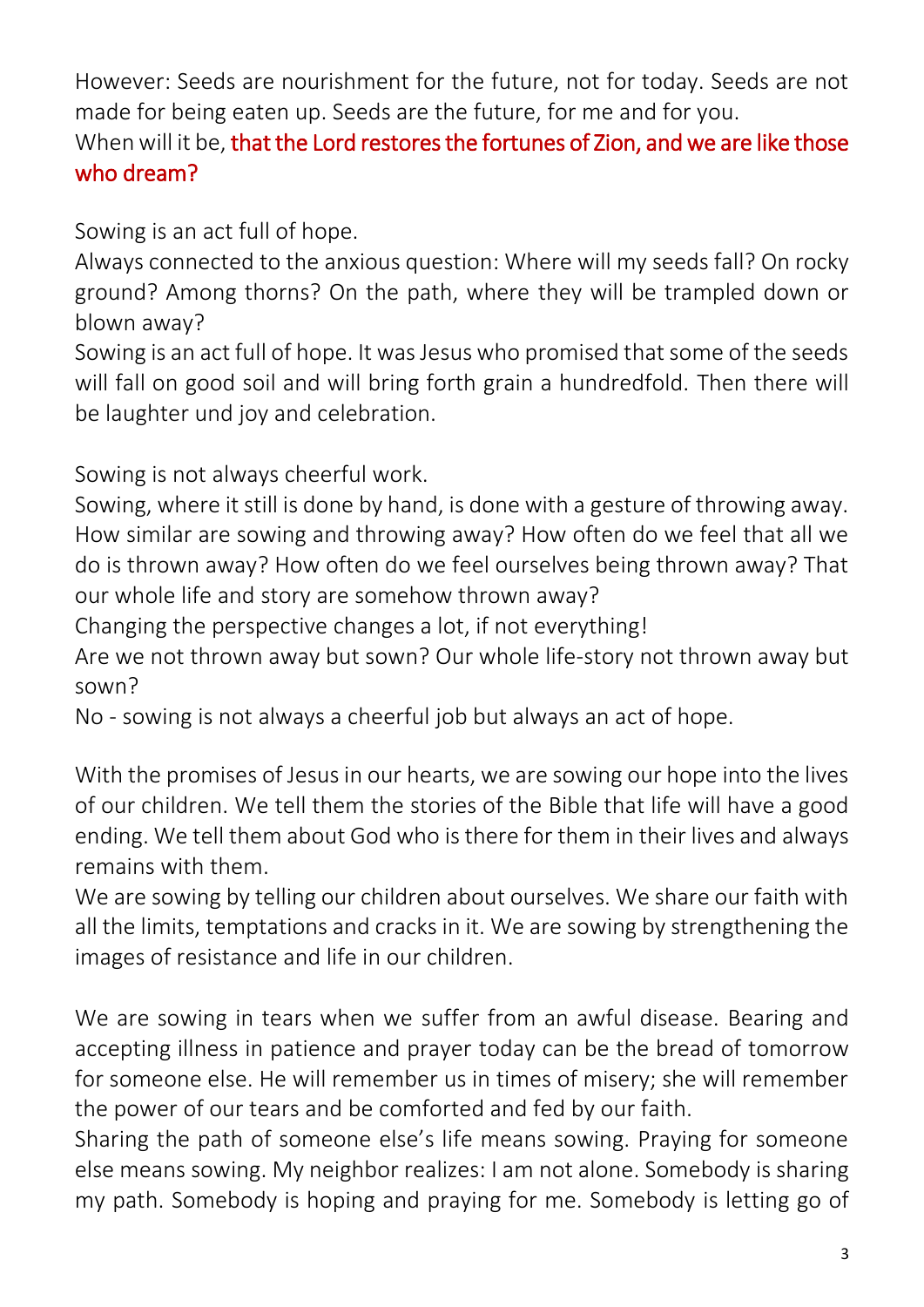his time, his power, his answers, himself and throwing himself and me entirely into God's hands. Somebody is not staying in the distance but loves me. Love is seed, a grain and bread for the future.

Until the Lord restores the fortunes of Zion, and we are like those who dream!

# WE DO NOT CRY ENOUGH…

Is there so little growth among us because we do not cry enough? Strange question? But: Are we too dulled and indifferent? Is there too little yearning for a better world in us? For another way of living in community? Are our hearts too cold and too untouched?

As soon as I hope, I start suffering. Our world, how it is, is a heavy burden. Sowing and letting go hope is a confession: That I am not happy with the world as it is. It is a confession that it is not enough: Having only myself. It is a confession that I will take on responsibility and care for tomorrow. I am sowing and connecting my life to the life of the others. And I am asking:

What is growing in my life out of the tears shed by others? In the German Hymnbooks, you can find many songs written by Paul Gerhardt. He lived in the 17<sup>th</sup> century during a 30 year-long war in Europe. He lost four of his five children in this time. You can find his tears in the music of his hymns and therefore they are able to comfort people until today.

Another hymn in the German hymnbooks is from Julie von Hausmann. The words are "So nimm denn meine Hände" – Take my hands…

Her husband worked as pastor and missionary far away in Africa. One day she travelled to join him there and marry him. After weeks on the boat, she arrived and learned that he had died three days ago.

You can find her tears in the words of her hymn and therefore they are able to comfort people until today.

What is growing in my life out of the tears shed by others? Will an Easter Celebration grow out of the tears of the Passiontide? Will the suffering of Christ be the seed for resurrection and let people live an upright life already today?